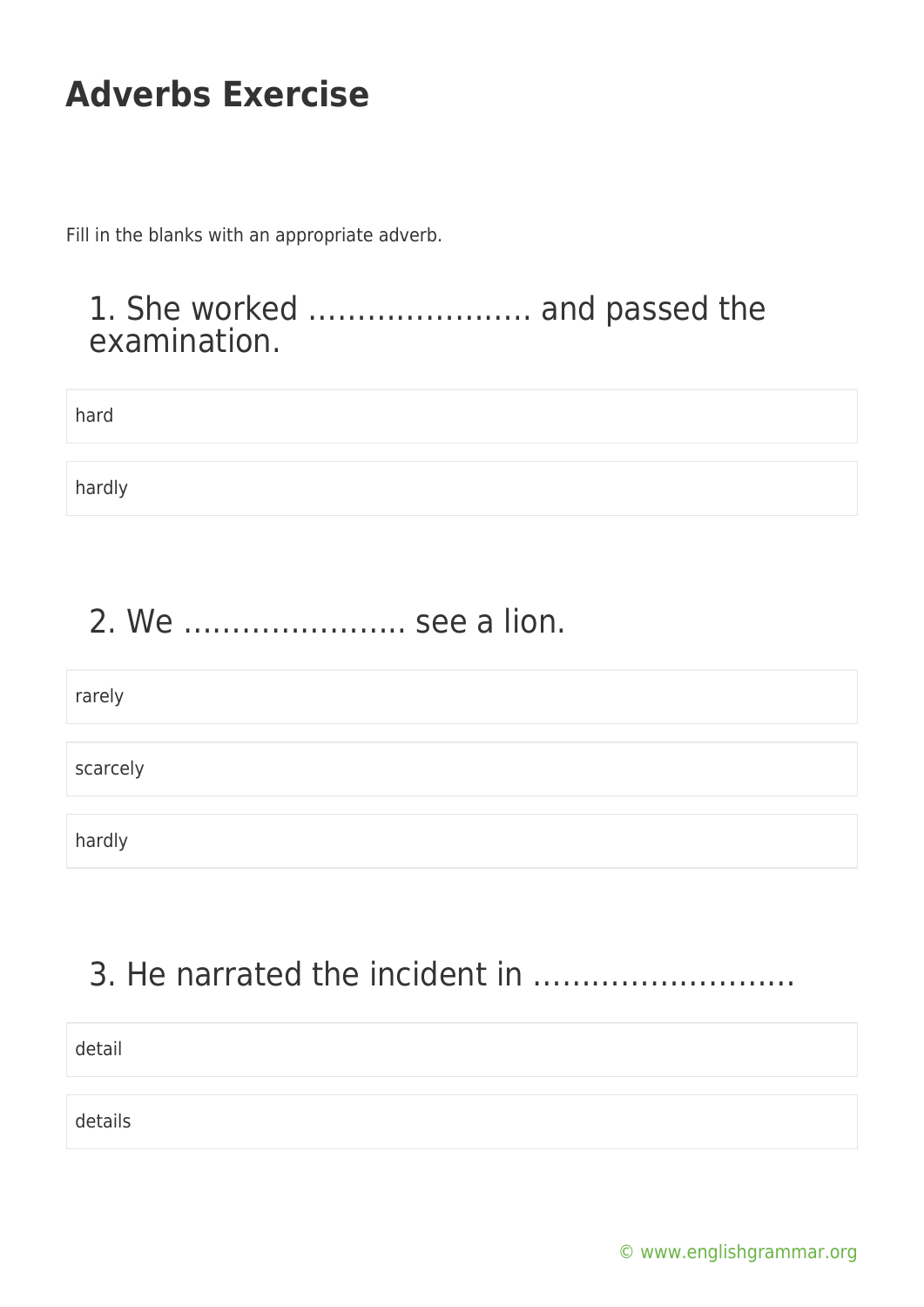#### 4. He often comes …………………… to school.

lately

## 5. I really feel ……………………… about it.

badly

bad

# 6. He is …………………….. rich.

| very           |  |
|----------------|--|
|                |  |
| much           |  |
|                |  |
| S <sub>0</sub> |  |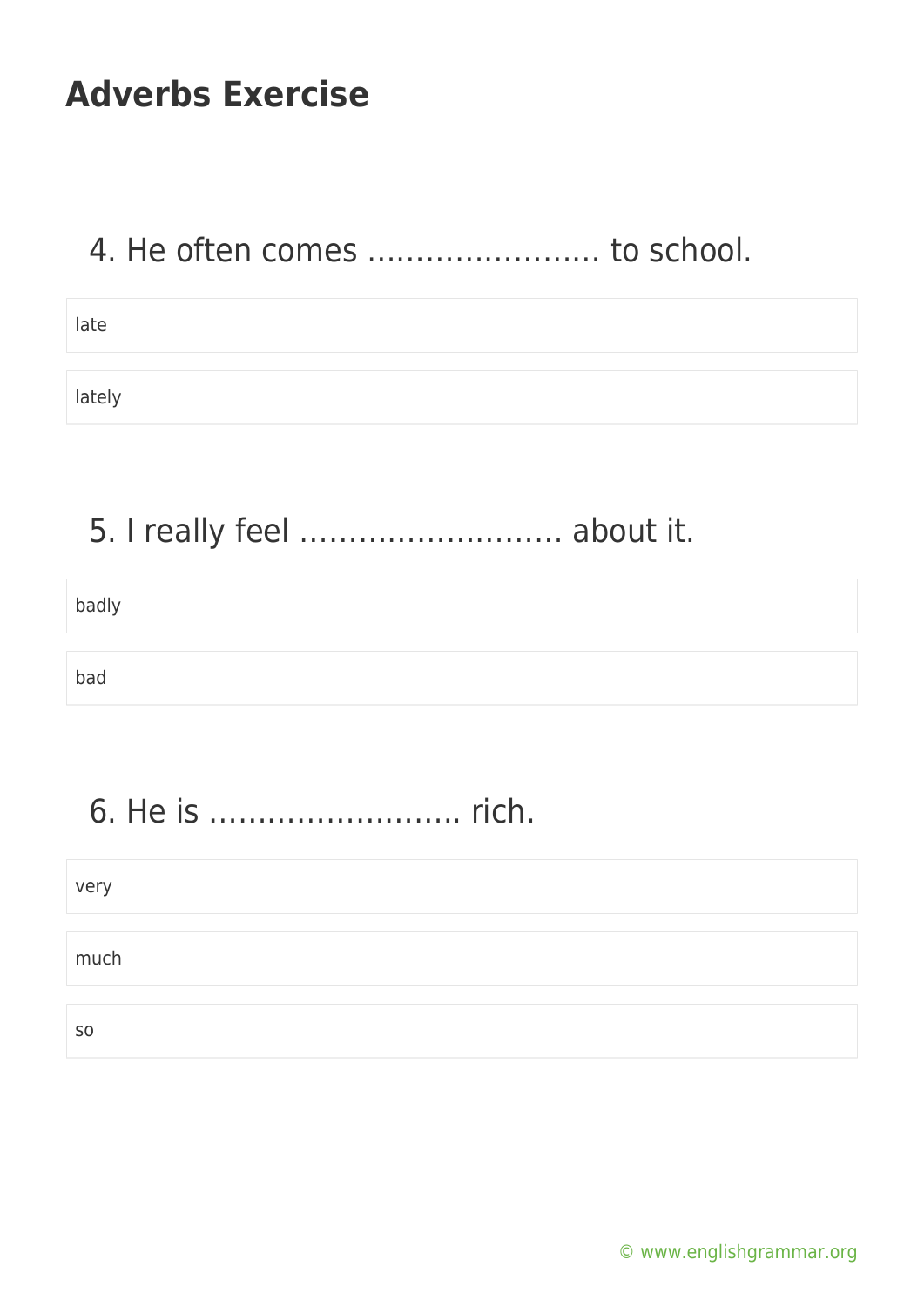## 7. The journey was ....................... uncomfortable.

| rather |  |
|--------|--|
|        |  |
|        |  |
| fairly |  |
|        |  |
|        |  |
| fair   |  |

### 8. The lecture was …………………. boring

| fairly |  |  |
|--------|--|--|
|        |  |  |
| rather |  |  |

#### 9. Hardly ……………………. had any rest for weeks.

have I

I have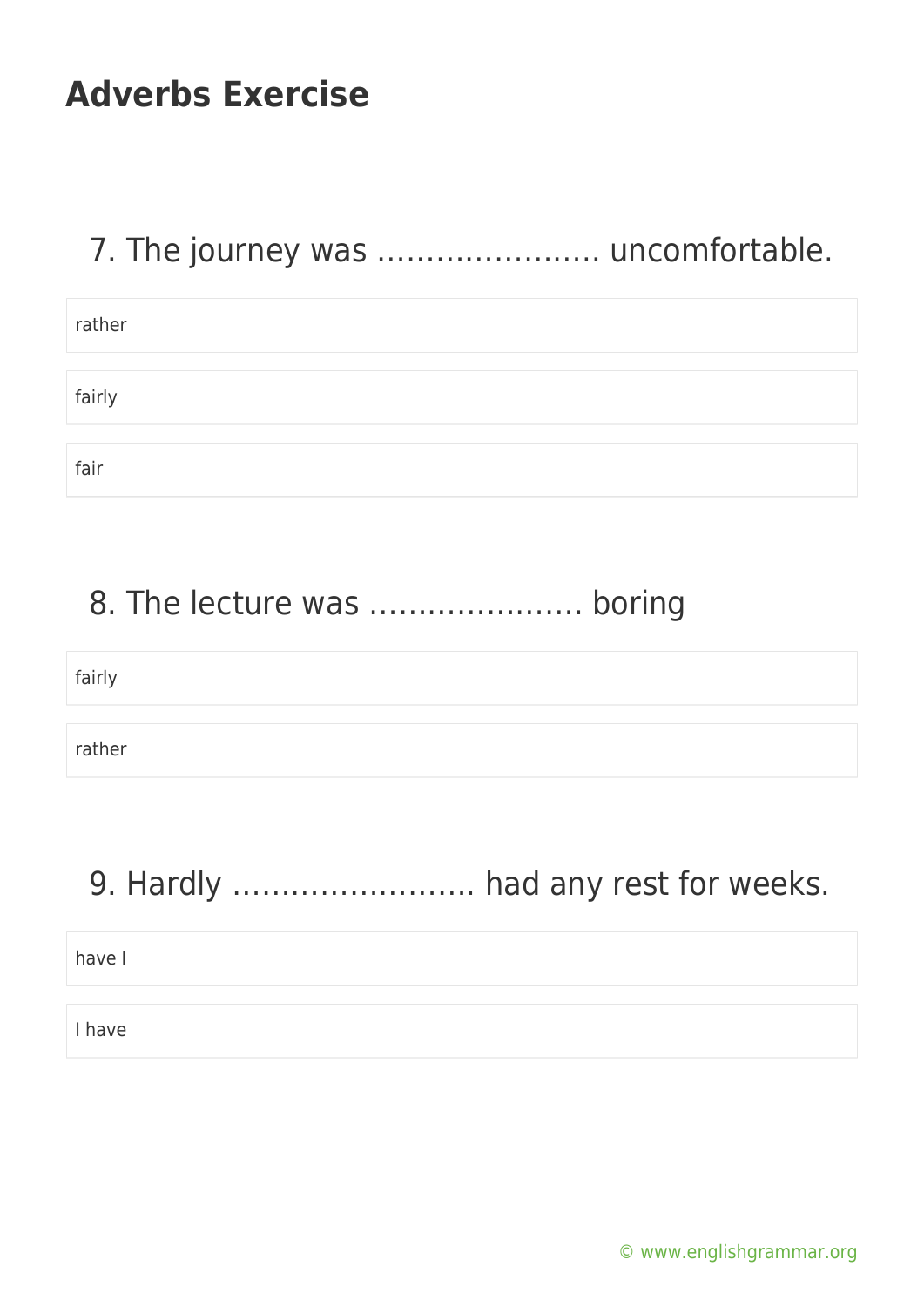## 10. He is getting …………………….. day by day.

| well   |  |
|--------|--|
|        |  |
| better |  |
|        |  |
| best   |  |

#### 11. He plays hockey very ……………………

| well |  |  |
|------|--|--|
|      |  |  |
| good |  |  |

## 12. He is not ……………………. to go to school.

enough old

old enough